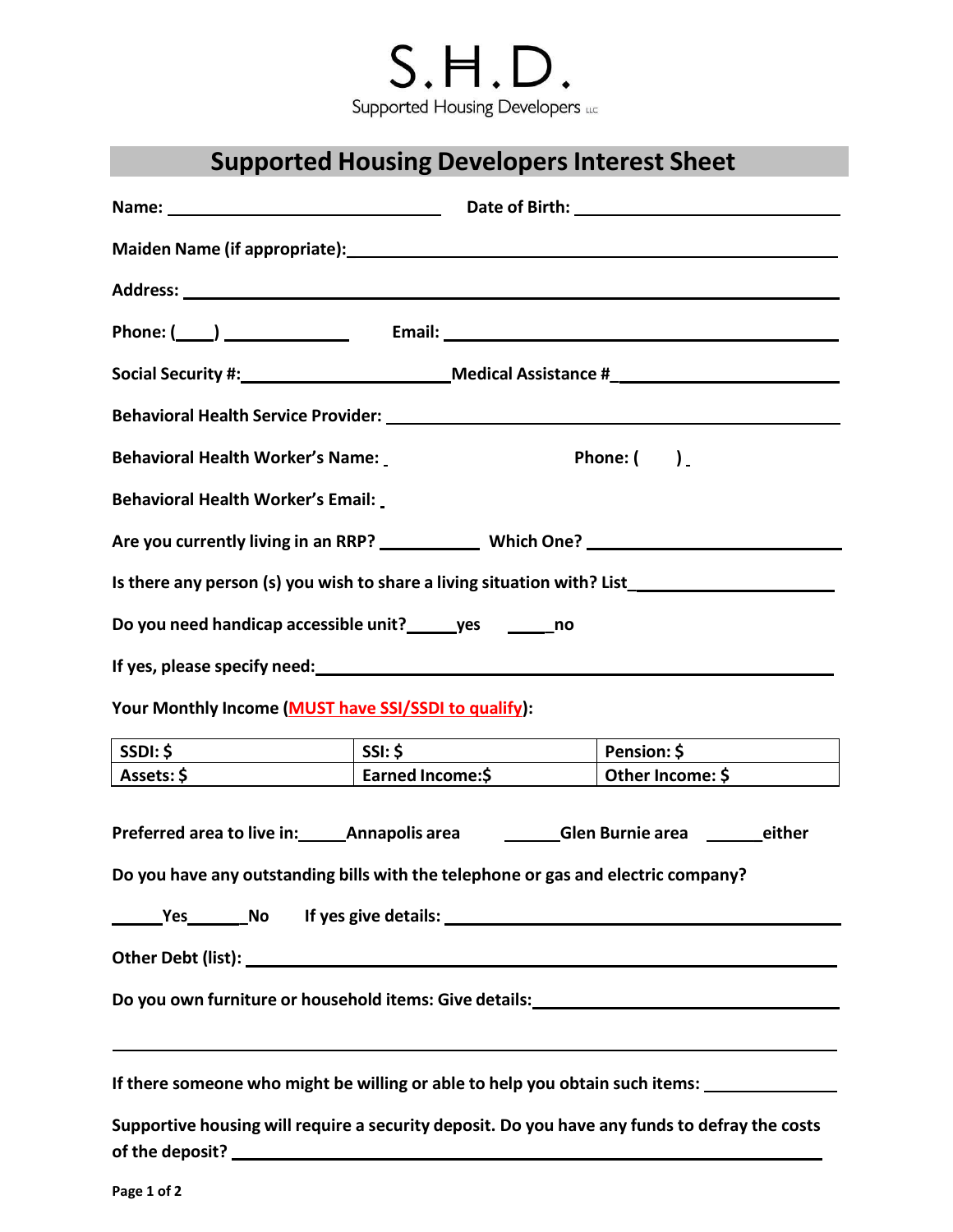## $S.H.D.$ Supported Housing Developers LLC

| <b>Supported Housing Developers Interest Sheet</b> |  |  |
|----------------------------------------------------|--|--|
|----------------------------------------------------|--|--|

| Have you ever been evicted from any type of housing?<br>Yes                                                                                                                            |                                | <b>No</b> |  |  |
|----------------------------------------------------------------------------------------------------------------------------------------------------------------------------------------|--------------------------------|-----------|--|--|
|                                                                                                                                                                                        |                                |           |  |  |
|                                                                                                                                                                                        |                                |           |  |  |
| Have you been convicted of a felony? _______Yes No_________                                                                                                                            |                                |           |  |  |
| If yes please give details including type of felony, dates, probation status, etc: ________________                                                                                    |                                |           |  |  |
|                                                                                                                                                                                        |                                |           |  |  |
|                                                                                                                                                                                        |                                |           |  |  |
| I certify that to the best of my knowledge that the above information is correct and I hereby<br>grant permission to perspective landlords and their agents to verify the information: |                                |           |  |  |
|                                                                                                                                                                                        |                                |           |  |  |
|                                                                                                                                                                                        |                                |           |  |  |
| <b>Mail to: Shevonne Walton</b>                                                                                                                                                        | <b>Fax To: Shevonne Walton</b> |           |  |  |
| Anne Arundel Co. Mental Health Agency, Inc.<br>PO Box 6675, MS-3230                                                                                                                    | 410-222-7881                   |           |  |  |
| 1 Truman Parkway, Suite 101<br>Annapolis, Md. 21401                                                                                                                                    | Phone: 410-222-7858            |           |  |  |